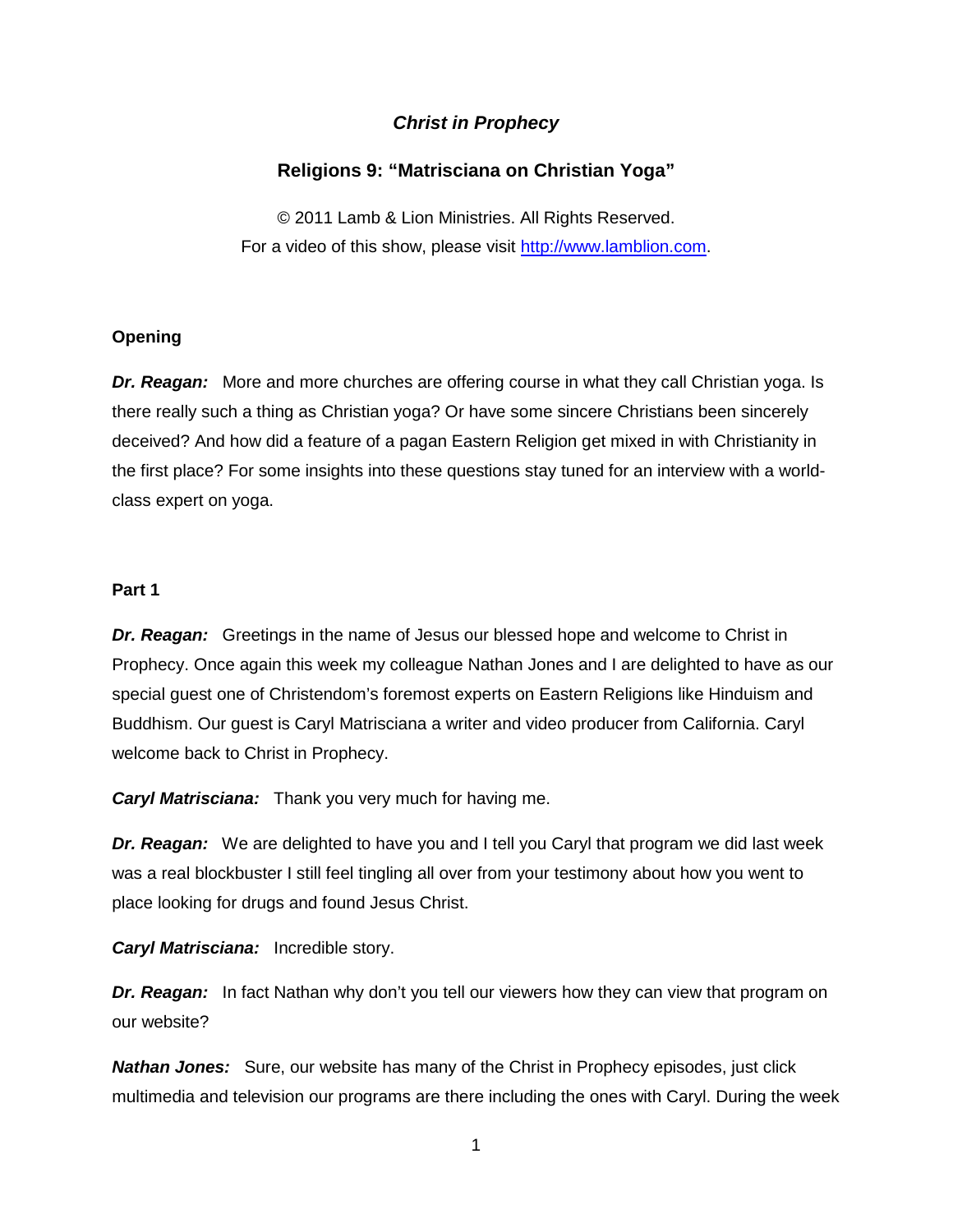of broadcast we'll actually have it on every page of the website just click the button and you can watch it right on-line.

*Dr. Reagan:* Well Nathan how about kicking off our discussion today.

*Nathan Jones:* Sure. We are talking about yoga and you are an expert, can you tell us why you are an expert on yoga?

*Caryl Matrisciana:* Well, Nathan I was actually born and raised in India for the first 20 years of my life so I saw the practice of yoga, I wasn't involved in it because I realized that it was Hinduism. I mean in fact in Hindu teaching it is known that there is no yoga without Hinduism there is no Hinduism without yoga.

### *Nathan Jones:* Interesting.

*Caryl Matrisciana:* The two cannot be separated; it can not be separated into spiritual exercise because the very point of yoga which was designed in the Bhagavad Gita which is the Hindu writings, the Hindu holy scriptures they call it the Bhagavad Gita the actual god the deity in there designed yoga for the individual to connect to his god consciousness. In Hinduism they don't believe that you are a sinner they believe that you are ignorant of your divinity so the spark within you has to be ignited through yoga discipline. And in fact another interesting thing is that it is believed that there is a lying, a coiled serpent asleep in each person waiting to be awakened through yoga disciplines. The serpent is known as wisdom, power, knowledge and if that is brought up through the chakras which are energy psychic centers they call them, it is metaphysics it's not true, it is not scientific, certainly not biblical. But the snake is brought up through self-hypnosis, through going within oneself through breathing, through waking it up through disciplines, repetitive saying the names of the deities again and again through repetitive things called mantras, repetitive prayer. Through breathing pushing it up 'til eventually it comes to the third eye, the sixth chakra and then comes into the mind into consciousness where you realize that your divinity and you connect.

### *Nathan Jones:* Your divinity?

*Caryl Matrisciana:* That you are divinity because within Hinduism it is understood that divinity is in everything, god is in everything, everything is divine whether it is the rat on the street, the cow in the street, the monkeys in the trees, you. In fact before every yoga class you say, "Namaste," that means in Hindi, "the god within me bows to the god within you," so that is all an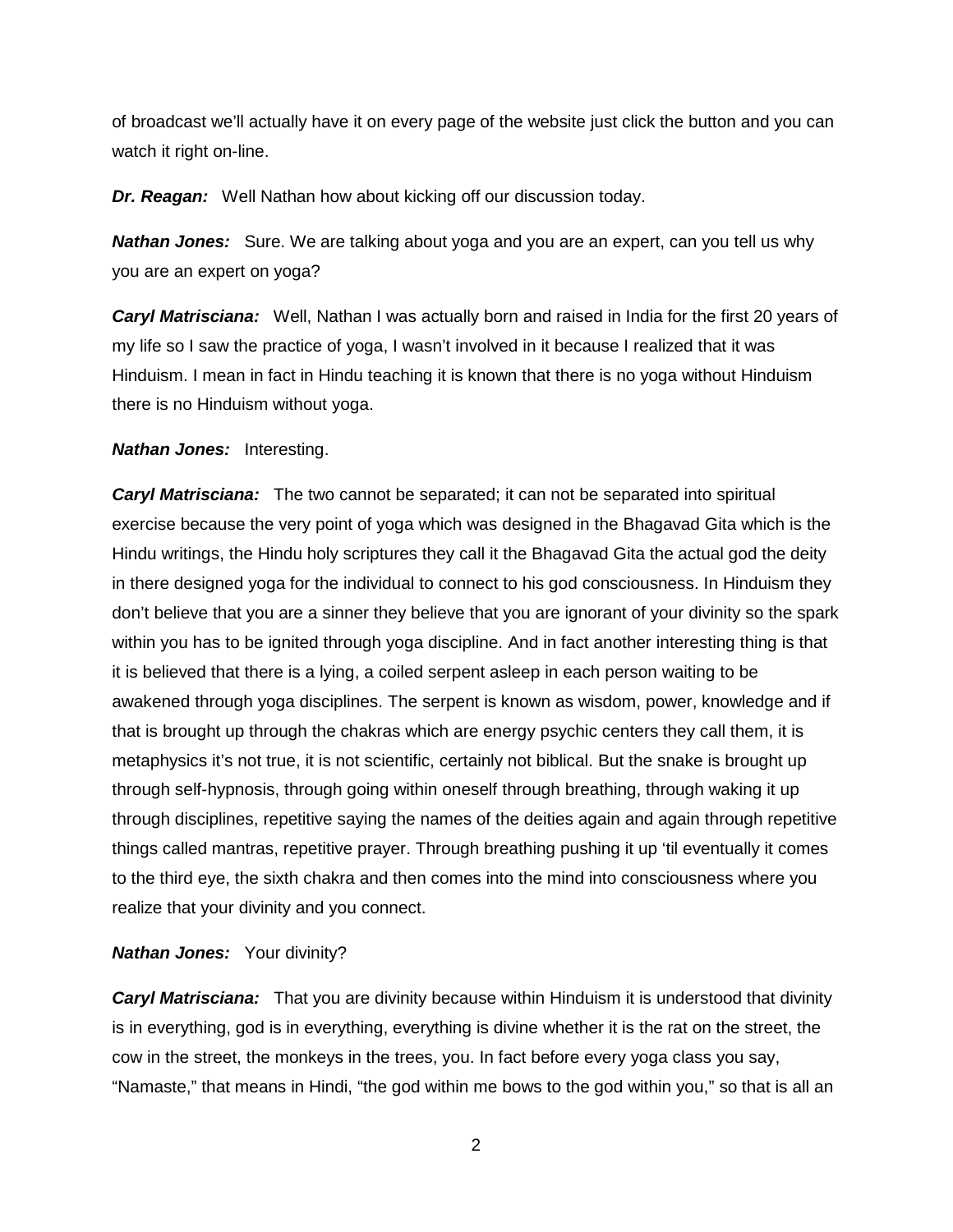integral part of the spiritual discipline of yoga. And Brahman is understood to be a god consciousness, not a person. So when you say that you become god in the Western world we see god the God of the Bible the Creator God is a person and Jesus Christ His Son and the Holy Spirit, three persons in one the triune God. That is not the case in Hinduism, in Hinduism it is a consciousness, it's a force, it's a thinking that you need to connect into. So in fact you need to alter your worldview.

*Dr. Reagan:* Did you ever become a practitioner of yoga?

*Caryl Matrisciana:* Yes, I did.

*Dr. Reagan:* So you have experienced it first hand, not just observing it.

*Caryl Matrisciana:* No, as I grew up in India I observed it being practiced, but in when I was about 19, 20 my parents returned to England. I got involved in the New Age which I didn't realize was a religious mechanism to change our worldview into an Eastern mystical worldview. So the New Age that I saw in the West was a completely polished, cleaned up appealing, manipulative enticement into a different worldview.

*Dr. Reagan:* Did the yoga work in the sense that it really can bring you into an altered state of consciousness?

*Caryl Matrisciana:* Oh, absolutely, it is a powerful spiritualism.

*Dr. Reagan:* What's wrong with going into an altered state of consciousness?

*Caryl Matrisciana:* Well you first of all you give up your mind, but you don't realize you are giving up your mind. And the first commandment says that we need to, love the Lord our God with all our heart and our mind. We are not allowed to put our mind into neutral within the Biblical mandate. In fact David talks about, "that I meditate on your law day and night," the Lord tells us, "to bind His law on our heads." So it's a mental rumination of meditating on the Word which is quite different in the practice of yoga where you meditate on an experience so you go into yourself and you imagine and you have subjective emotions about what you feel and it is very, very powerful.

*Dr. Reagan:* Wouldn't this open you up to demon possession, or at least demonic attack?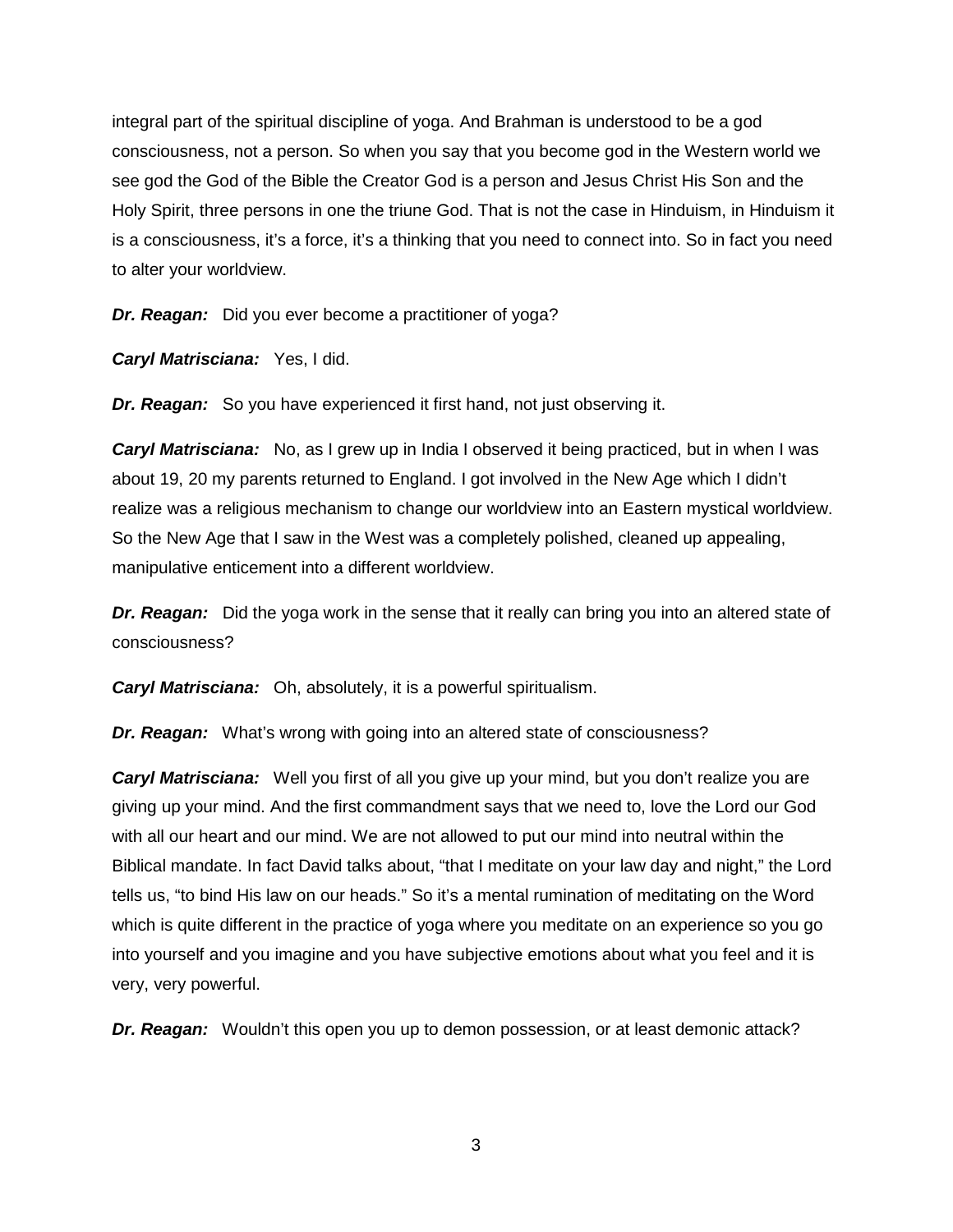*Caryl Matrisciana:* Well I didn't know at the time because I wasn't a Bible believing Christian that what I was getting involved in was opening doorways into the occult, opening doorways into demons.

*Nathan Jones:* Is that what that snake is? Is that a demonic spirit?

*Caryl Matrisciana:* Well the snake is the master of all demonic spirits. It was the snake in Ezekiel and Isaiah and the stories we are told there where he says, "I will be like the most high," he acknowledges that there is a most high. So it's a serpent.

#### *Dr. Reagan:* Good point.

*Caryl Matrisciana:* Lucifer the snake knows there is a monotheistic God, but I will be like the most high is that he introduces polytheism; many gods, the idea that we can all be like gods. And why not, because in the Bible we're told that we are children of God, but and we are also told that we are created in His image, but we are not children of God until we come through Jesus Christ through repentance. So what this is, is it is a counterfeit way through of experiencing, through creative manipulation which is what Satan did, he was a liar he said, "I will be like the most High." He created in his imagination a reality that doesn't exist. He can not be the Most High.

*Dr. Reagan:* Now Caryl a few years ago you went back to India and you produced a major documentary on yoga called, *Yoga Uncoiled*, is that correct?

### *Caryl Matrisciana:* Yes.

*Dr. Reagan:* And tell us about your experience there in India.

*Caryl Matrisciana:* Well the reason I went was because Christians today are practicing yoga and it is being called Christianized yoga. It can't, there is no such thing, it is like saying Christianized Hinduism. It is like saying Christianized Occultism.

**Dr. Reagan:** Yeah, I want to get into that in a moment. I want you to tell us right now what did you do in India?

*Caryl Matrisciana:* Well I went to interview Yogis; those are the practitioners of yoga to say, "Can the spiritual discipline, the spiritual connections of yoga be separated from the physical exercises?" Because in America everybody is saying that they are just involved in yoga which they called it: flexing, and stretching.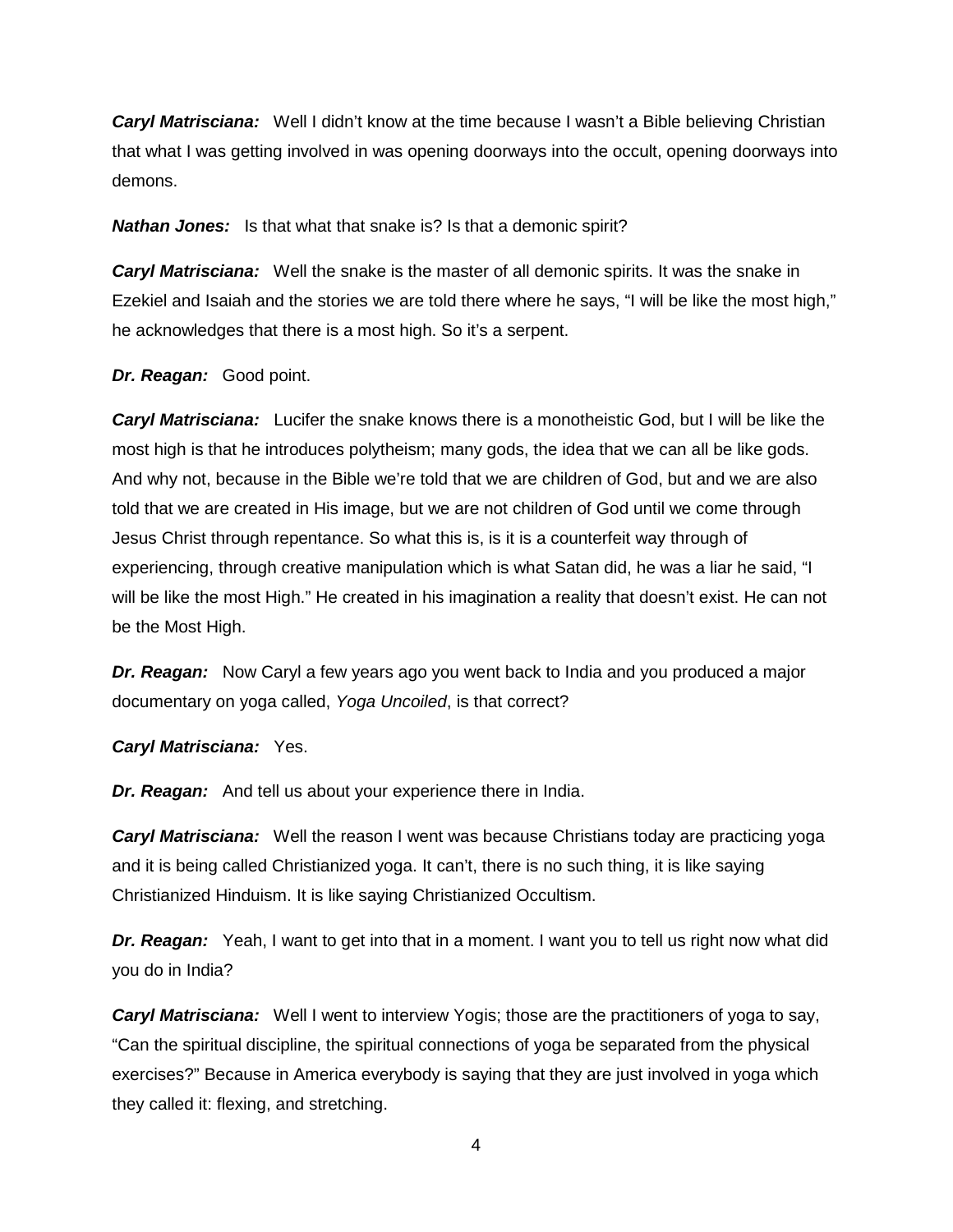#### *Dr. Reagan:* Were they willing to be interviewed?

*Caryl Matrisciana:* Oh, yes. In the movie you see in, *Yoga Uncoiled*, I interview not only the Yogis in India those are the Yoga teachers in India and actually filmed classes going on, and people that can explain what yoga means in India. But I also then interviewed a Christian who teaches yoga, she is a pastor in her church who teaches yoga.

*Dr. Reagan:* Okay, this is fascinating. I tell you want I want to do, I want to pause right now and show a clip from that documentary called, *Yoga Uncoiled*.

*Video*: Today in the West about 35 million Americans are into yoga, just seeing yoga as a physical fitness. Yoga is a Hindu word; yoga is a Hindu discipline to become one with the universal consciousness; which means to become one with god. Which god? Brahman, the Hindu god. There are many various paths to your god, in the sacred text of Hinduism called Bhagavad Gita indicates 3 different paths first of all. Bhakti Veda is a focus on a deity, then Gyana Yoga is a focus on wisdom, then the Karma Yoga is based on your good deeds and actions.

You have a number of yogas, yoga is not one entity but it has a wide variety of yogas. So each yoga has a physical aspect and a spiritual aspect. The physical aspect is controlling the physical body. They control the breathing, they control the mind thinking activity, they control the physical movements and the timely behavior to discipline the body in the morning, night, how to control the bowel movements. These are all the forms of the physical part of yoga.

If you are practicing Gyana Yoga or should I say Arsha Yoga the primary focus of that technique is to bring the mind to perfect stillness, and to focus the mind in a very deliberate way on a particular sound or vibration or image as it maybe. And in Tibetan Mahayana tradition of Buddhism that brings the mind into a state of quiescence, peace such that revelation can occur, spiritual penetration of a higher truth, another truth. So it is a way of manipulating the mind to generate different experiences or insights of cognitions that are supposed to be connected to the apprehension, spiritual apprehension of high realities.

According to Hinduism the highest reality is to become aware of one's own divinity. Hinduism respects everything as deity; the cows on the street, the monkeys in the city, the idols which are half men half animal like creatures. But the highest goal is realization of one's personal divinity or god consciousness. This realization can be experienced through direct perception deep within one's own mind, a place known as the seat of concentrated wisdom, an area between the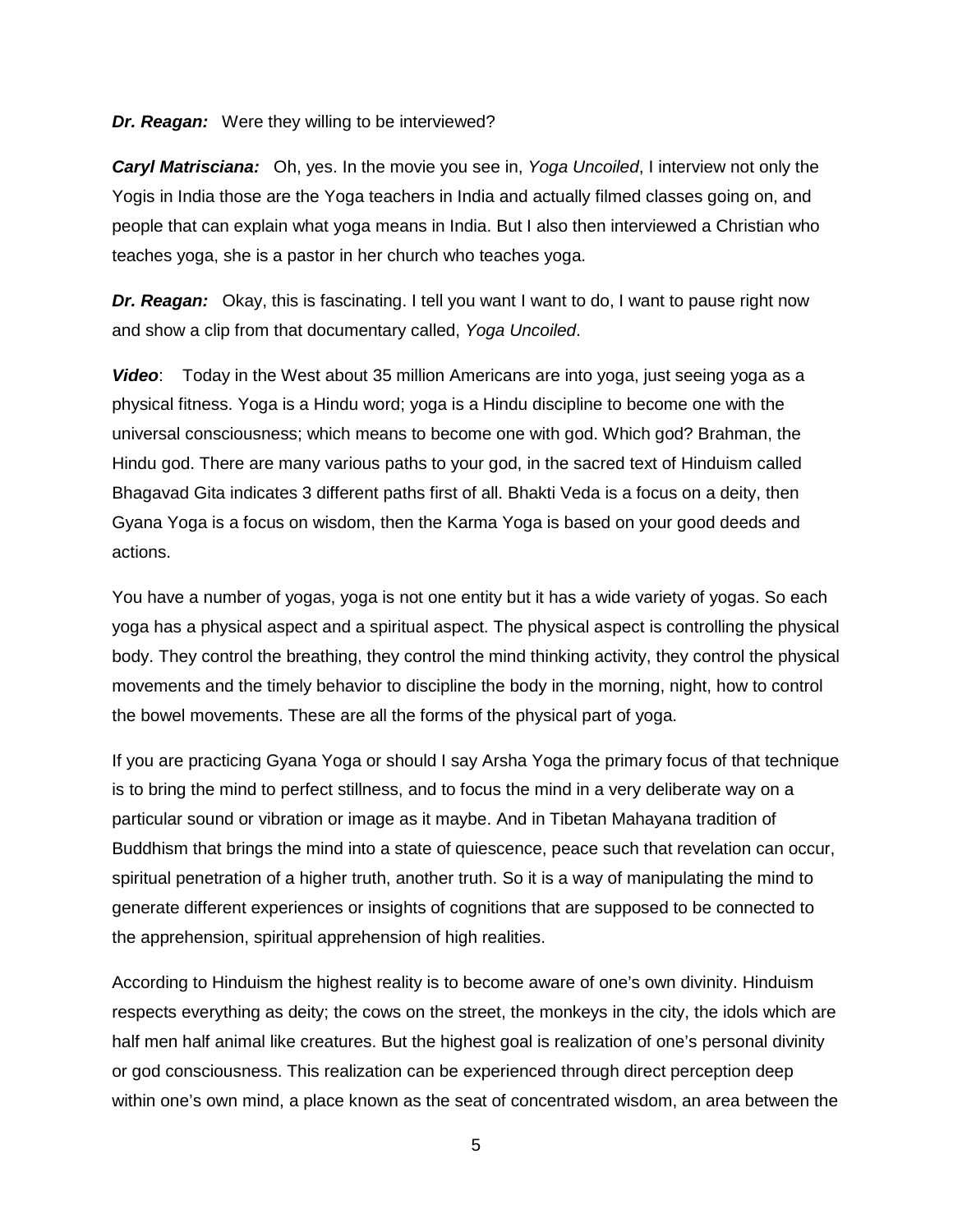eyebrows which is known as the third eye. It is also called the sixth chakra meaning wheel and recognized as psychic energy. The other chakras are said to run along the spine starting at the bottom, blossoming at the top, meeting at the agna meaning command. Here at the agna the third eye is the central point where all experience is gathered in total concentration and is also believed to be the base of all creation itself.

In this hotel where I was staying each morning the local priests would come to offer the morning puja or prayer rituals to the gods. He'd prepare aarti the celebration of light through fire and mix the vermilion red mixture for bindi or kumkum the dots seen between the eyebrows. This bindi or kumkum is believed to retain psychic energy in the human body and control the various levels of concentration. Here the hotel manager explains that the bindi or kumkum and aarti fire are being prepared not only for the gods but also the hotel guest who are esteemed as gods.

For our gods we place this kumkum as a tradition. Okay, the guests are our god. Okay, the guest who are coming in here are our gods. Okay so we keep the bindi we do the aarti and the bindi for the guests. They are like our gods.

In Hinduism they have more than 330 million gods that means that everything is god. Whatever you see, whatever you touch is god, and the sun god, the moon god, and all everything is god, so man and nature, man and animal are one.

#### **Part 2**

*Nathan Jones:* Welcome back to Christ in Prophecy and our interview with Caryl Matrisciana the producer of the video, *Yoga Uncoiled*.

*Dr. Reagan:* Caryl I want to get into our discussion in this segment by reading you a statement that was made recently by Albert Mohler who is the President of Southern Theological Seminary in Louisville, Kentucky. He spoke out about the practice of yoga and he generated a storm of controversy as you know.

*Caryl Matrisciana:* Yeah, I can imagine.

*Dr. Reagan:* This is very controversial. And he said this, "The idea that the body is a vehicle for reaching consciousness with the divine is not Christianity. Christians who practice yoga must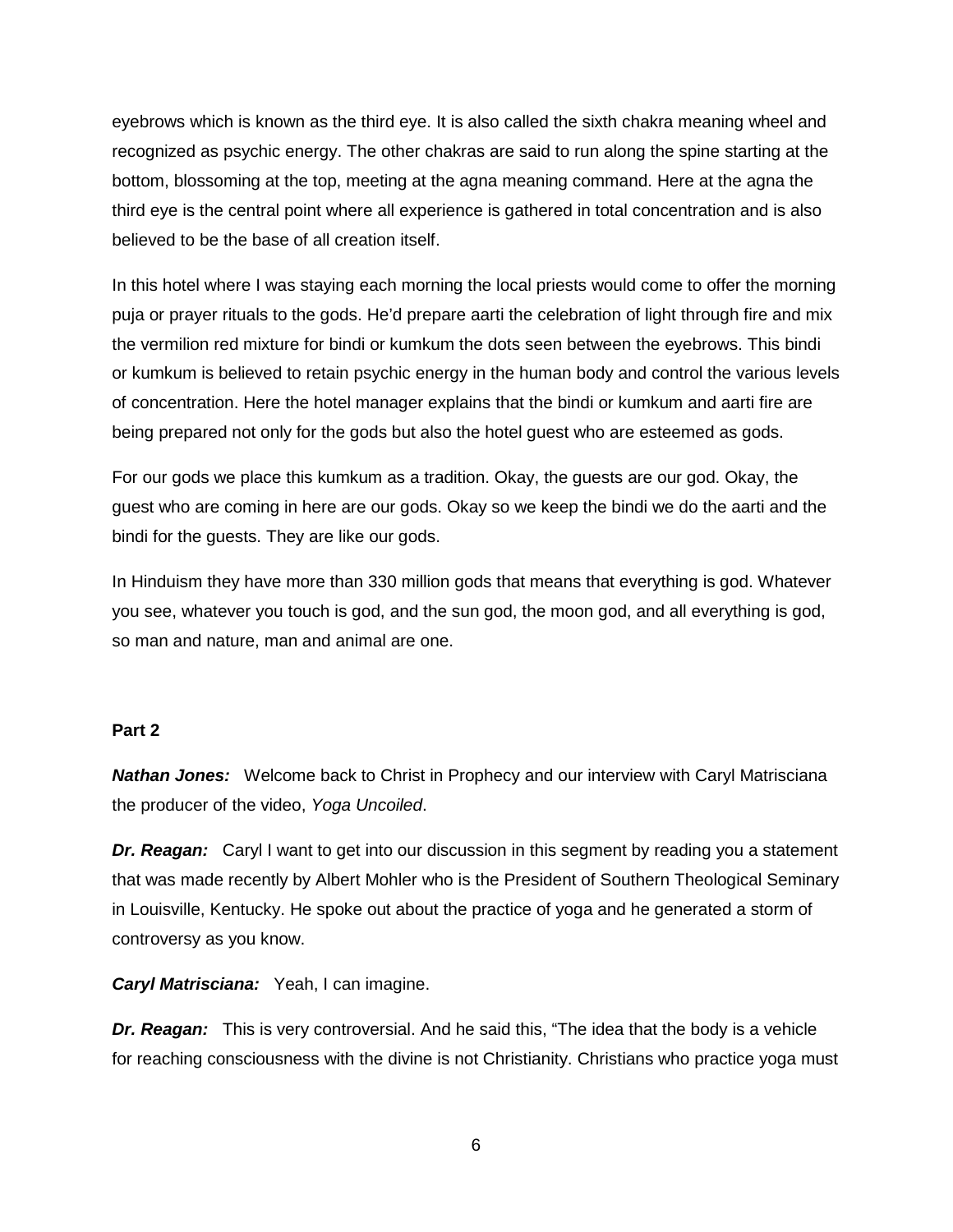either deny the reality of what yoga represents or fail to see the contradictions between their Christian commitments and their embrace of yoga." What is your response?

*Caryl Matrisciana:* Well their embrace of Eastern Mysticism that is exactly what it is, because yoga was specifically designed for a purpose within Eastern Mysticism. One to awaken the idea that we are divine and that divinity is within us and we are one with everything. The second is to shorten our reincarnation cycle to prepare us for our reincarnation cycle.

*Dr. Reagan:* That is the purpose of yoga.

*Caryl Matrisciana:* The purpose of yoga is to teach you how to die in order that you can come back in your next life as a better person.

*Nathan Jones:* It's suicide?

*Caryl Matrisciana:* It's suicide.

*Nathan Jones:* Yoga is suicide?

*Caryl Matrisciana:* It is a discipline to prepare you for death, within the context of Hinduism which believes that your spirit that you don't die that you come back again and again and again. In fact Gandhi said that, "reincarnation is a hopeless cycle of imprisonment." The Hindu knows they cannot get out of reincarnation that they are going to be born again, die again, born again, die again. So why, my question would be to a Bible believing Christian that understands that Jesus Christ died because we were separated from Him through our sins. He died in order to give us reconciliation with life, for eternity. We've got reconciliation through Jesus Christ. Why practice a discipline designed for death?

*Dr. Reagan:* So basically what you are saying is that the term Christian yoga is an oxymoron.

*Caryl Matrisciana:* Well like a lot of things in the new emerging Christianity that is exactly what it is. It is Christianized occultism, Christianized Hinduism. In fact in my movie, "Yoga Uncoiled," the Hindu's are very angry with Christians that try and steal their religion and Christianize it. And yet Christians will say, "Well I can separate it. I can actually do, I only do the spiritual exercises. But let's question that; I play tennis, I don't play Christian tennis. We do exercises for our body and we can do gymnastics and flex and stretch that's called gymnastics. The moment you call it yoga, yoga means to yolk, to unite with god consciousness. Many of the positions used within yoga are the names of the deities, those positions are called asana and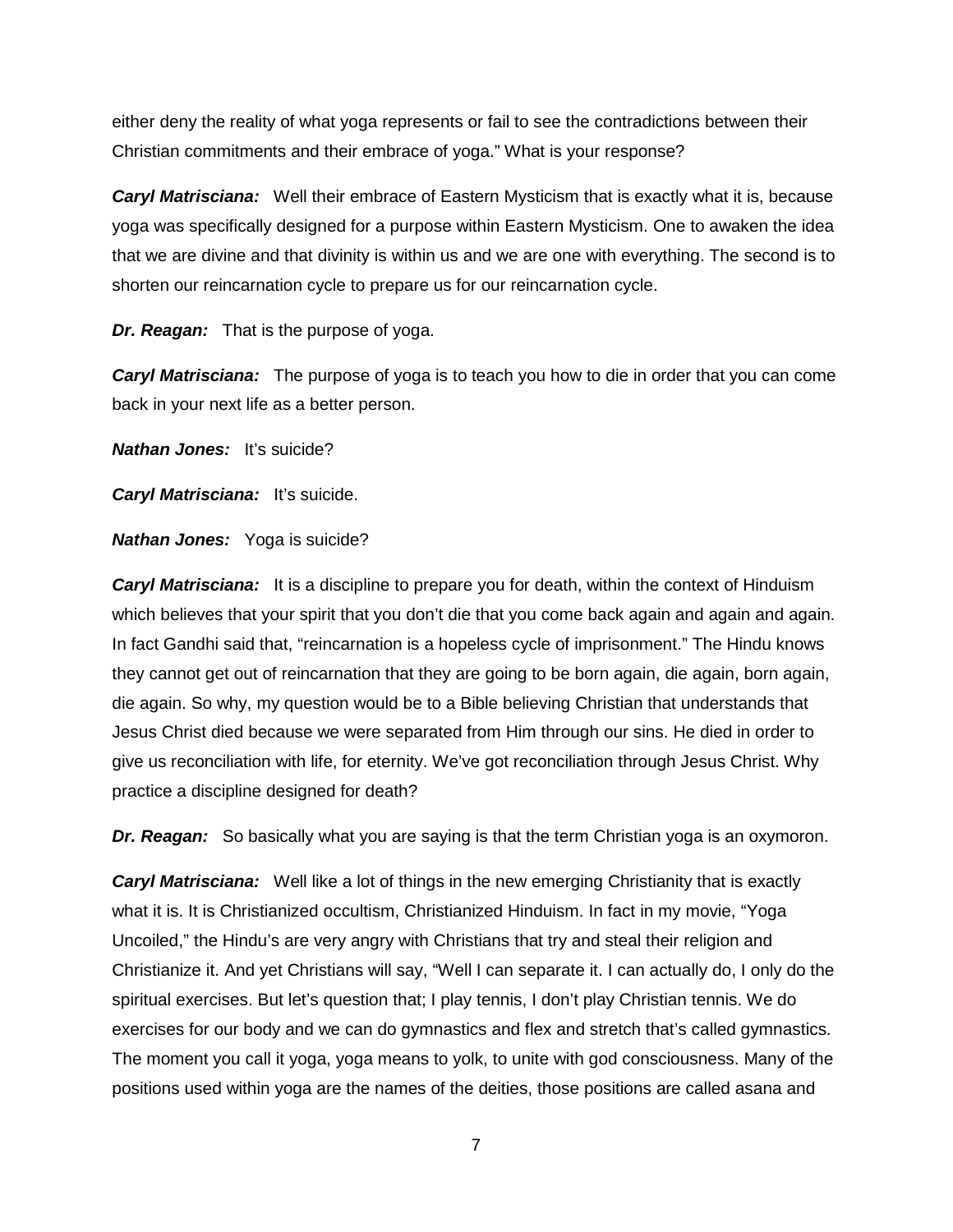those positions are a deity that you become and you merge with within an Eastern worldview. So if they want to do stretching and flexing which I do every time before I play tennis. I think about the muscle I am pulling, I think about the muscle I am stretching, I think about the position I am going in order to you know to do the appropriate stretching. I don't think of a cobra which is one of the positions in yoga.

*Nathan Jones:* Is it that third finger thing where they sit like that?

*Caryl Matrisciana:* You know what? You shouldn't do a mudra like that.

*Nathan Jones:* Well tell me why? Why shouldn't I do that?

*Caryl Matrisciana:* Because that is believed to be part of the prayer that you pull in the vibrations, you hold your hand in a particular way and you say that word aum which is a vibration of a god, because everything is god consciousness our positions, our repetitive prayers which are called mantras. You say the name of the deity and they believe that the vibrations, saying "aum" connects you to the vibration that began the world. You see the basis of yoga is evolution. And evolution is the faith of Hinduism, that everything is becoming better. If you are a Bible believing Christian you understand that nothing is getting better. We are on a decline we are getting worse, they are 2 opposing worldviews. Yoga is designed to make you feel better because they believe it is encouraging the divinity within you to realize that your god consciousness. Actually you are getting involved in a lie, its deception. Why not just do good physical exercises, and Paul said that it profits our body a little bit to do a little bit of physical discipline, that's fine. But then why don't we meditate on incredible things that God has done for us, which is what it is all about, on the promises of God. And not put your mind into a vacuum into an experience of wanting to make yourself feel better so that you can come into the presence of God. Now when I was a Roman Catholic we practiced the presence of God, that is when you go into a Roman Catholic Church and the red light is burning on the alter that is to tell you that the Eucharist; the piece of bread there has been made into the actual body of Jesus Christ. And so when you come into the church and make the sign of the cross you are practicing the presence, you are walking in a mystical worldview with your mind and reason telling you that that piece of bread is actually Jesus that is going to be crucified or died again during mass, or his being left over from mass and is up there. So in a mystical way I feel the presence of Jesus. When I became a Bible believing Christian I had to toss that out, I had to repent of those feelings and now rely on the promise which says that Jesus will never leave me. It is a completely different walk of faith, versus experience experiencing through subjectivity. Now I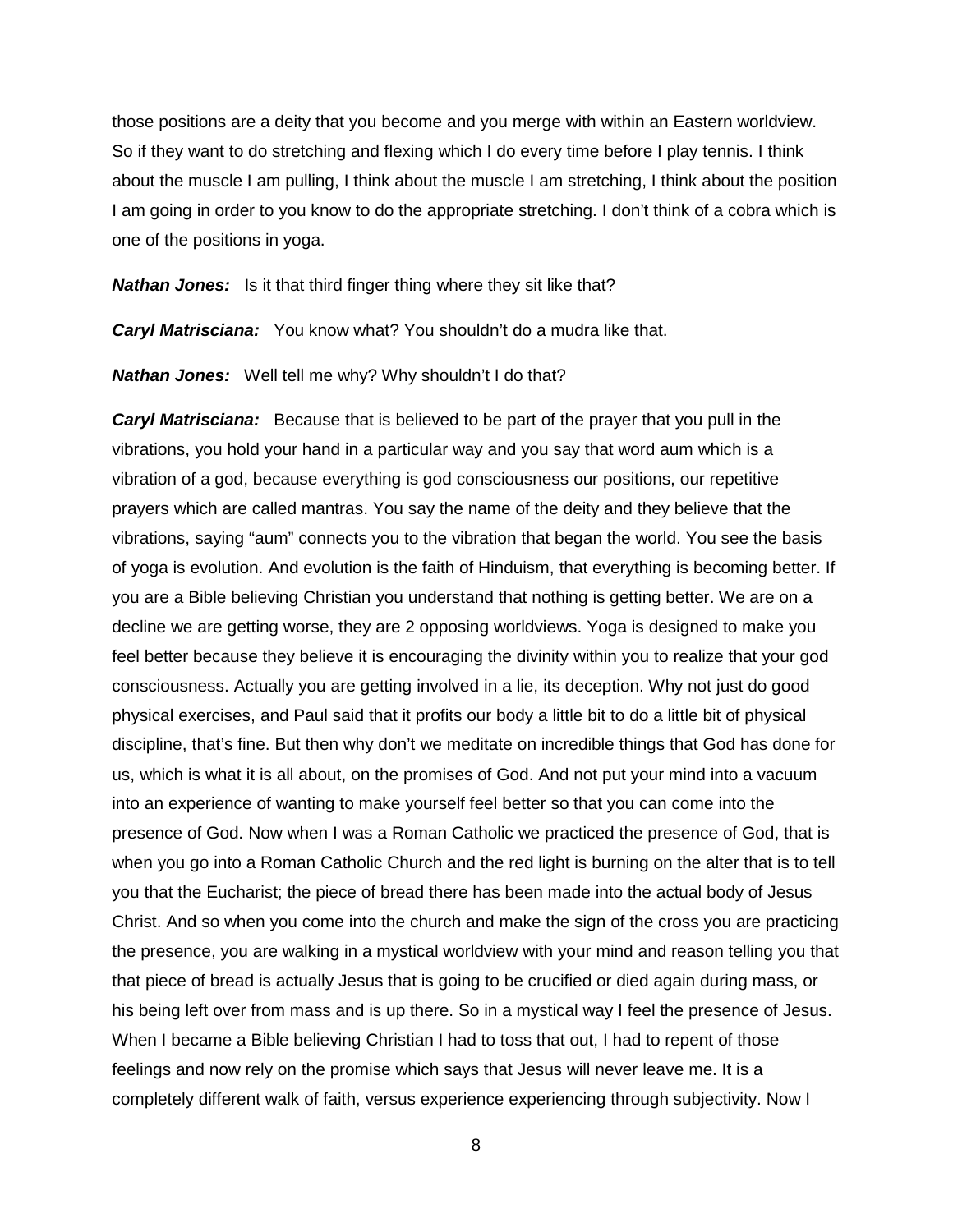may not feel like I am in the presence of Jesus when I walk by faith, but Jesus said He would never leave me. He will never leave me alone. He is my comforter. He is the lifter of my head. He is my boardwalk. He is my sustainer. He's my sufficiency. Those are the promises that I have to depend on in faith.

*Dr. Reagan:* Well Christian meditation never consists of emptying your mind to become a vacuum. It would be meditating on Scripture, reading Scripture and thinking about Scripture.

*Caryl Matrisciana:* And the character of God.

*Dr. Reagan:* Yes, absolutely.

*Nathan Jones:* David said that quite a lot, meditate on God's Word day and night, but not the meditation that yoga is teaching, right.

*Caryl Matrisciana:* Well no it is the meditation on the character of God. How good you have been to me God. How merciful you are to me. Thank you for dying to give me eternal life. Thank you I am a worm, I've been separated from you by sin. Whereas in Hinduism you are not considered a worm, you are considered divinity, divine you've got to waken it and you mustn't have a low self-esteem of yourself within Hinduism and Eastern Mysticism. You just have to go to India to see this doesn't work. In India there is huge poverty, huge…

*Dr. Reagan:* Mass starvation.

*Caryl Matrisciana:* … depression. If yoga worked in India these people would be elated, they're not.

That's right.

### **Part 3**

*Nathan Jones:* Welcome back to our interview of Caryl Matrisciana. We have been talking about the danger of any Christian practicing the Hindu technique of yoga. Caryl let's close up our show. Could you show us the significant differences between Christianity and Eastern religions?

**Caryl Matrisciana:** Well in Eastern Mysticism there is no such thing as sin, it's your ignorance that you are divine. See in biblical Christianity the whole concept of having a relationship with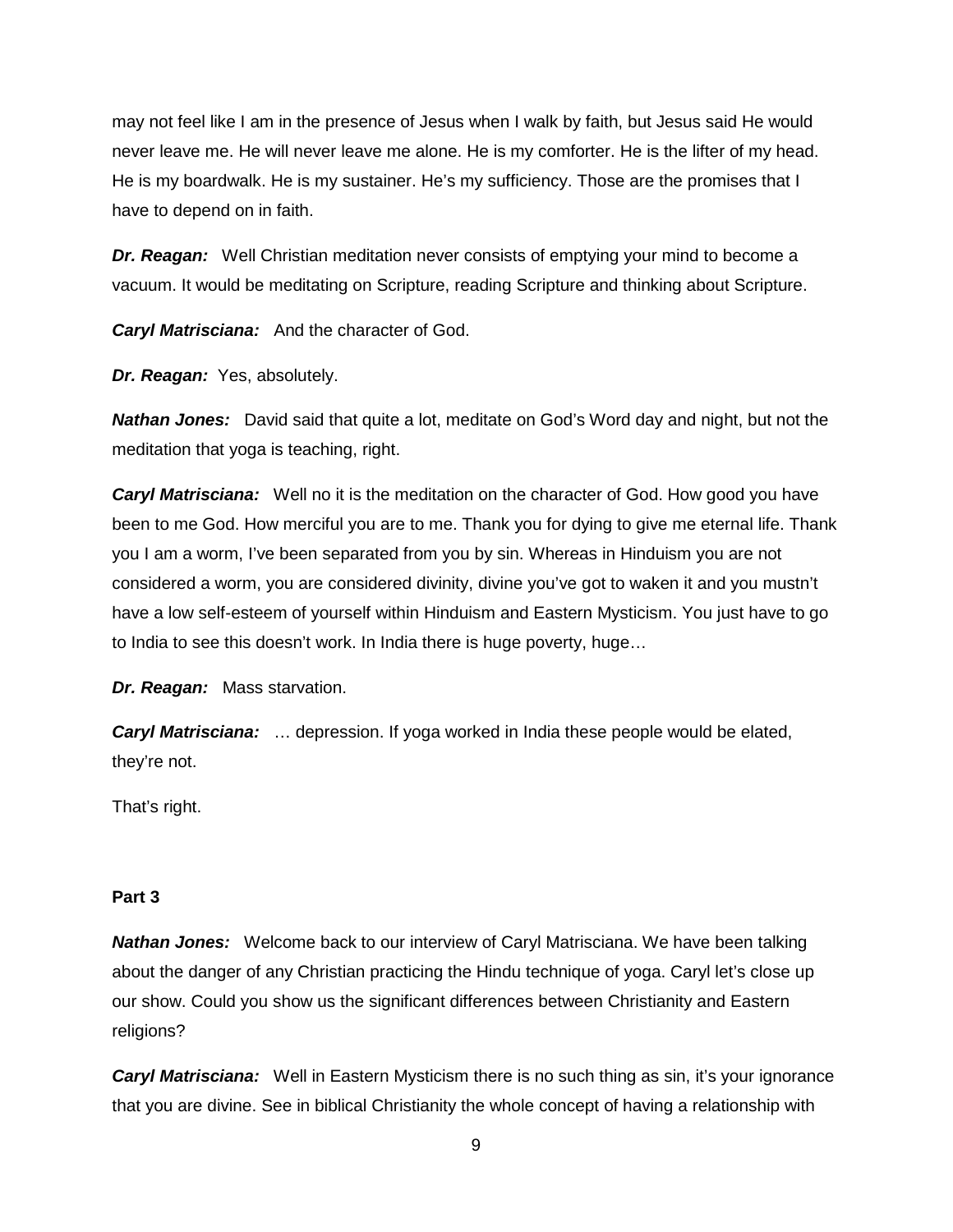Jesus Christ is based on me being a sinner. But God loved me so much He didn't want me separated from Him for all eternity, He sent His only begotten Son so that through Him my sins might be forgiven and I can be reconciled back to Him. In Hinduism the only reconciliation if you will is because they see death as a hopeless cycle of imprisonment, so the only reconciliation is for you to come back better the next time round through the practice and discipline of yoga. So you can somehow be a better sinner, I hate to say it like that, but within Biblical Christianity we believe that your sin is a sin, you're a sinner. In Hinduism they think you can be a better person.

*Nathan Jones:* With what the guru being the most holy, or the most sinless of their group?

*Caryl Matrisciana:* Not really the guru is a god-man. The guru has connected with his enlightenment, that he is god and he wants all his devotees to connect to their divinity and realize that they are god because that way they can then control their death their destiny. Well there is no such thing, we can't control our destiny. But you see we have to come back to the serpent who is the initiator of Hinduism. The serpent told Eve, "Surely you won't die." The Hindu's idea of reincarnation is surly you won't die. So it is the procrastination of death that I can come back better in my next life, in my next life. So I think that is a huge difference there in Eastern Mysticism you are connecting to a god force. With us through Biblical Christianity we connect, we are reconciled to God through Jesus Christ which is a personal relationship, a person. Hinduism doesn't believe that there is any such person out there, it is a universal god in everything, everything is divine concept.

*Nathan Jones:* Pull you up by your own boot-strap and save yourself basically.

*Caryl Matrisciana:* Yes, yes.

*Nathan Jones:* While in Christianity we need a Savior to save us because we can't.

*Caryl Matrisciana:* That is the primary difference, and that death has been concurred for us. In Hinduism it hasn't been it is on-going, it is reincarnation. And I think another thing when Christians get involved they say, oh I've heard lots of people say to me, "Well I only did it once and then I didn't feel right." The reason they didn't feel right is because they opened themselves up to demonic spirits. That must be confessed in order for a Christian to have a life relationship of fellowship back with the Lord, go to 1 John 1:9 which says, "If we confess our sins then He who is faithful and righteous to forgive us our sin will cleanse us of all unrighteousness." Go to the Lord, say, "Lord, I've sinned I got involved in something that I was ignorantly involved in. I didn't realize I was opening myself up to demonic spirits. I confess my sin Lord Jesus." At that

<sup>10</sup>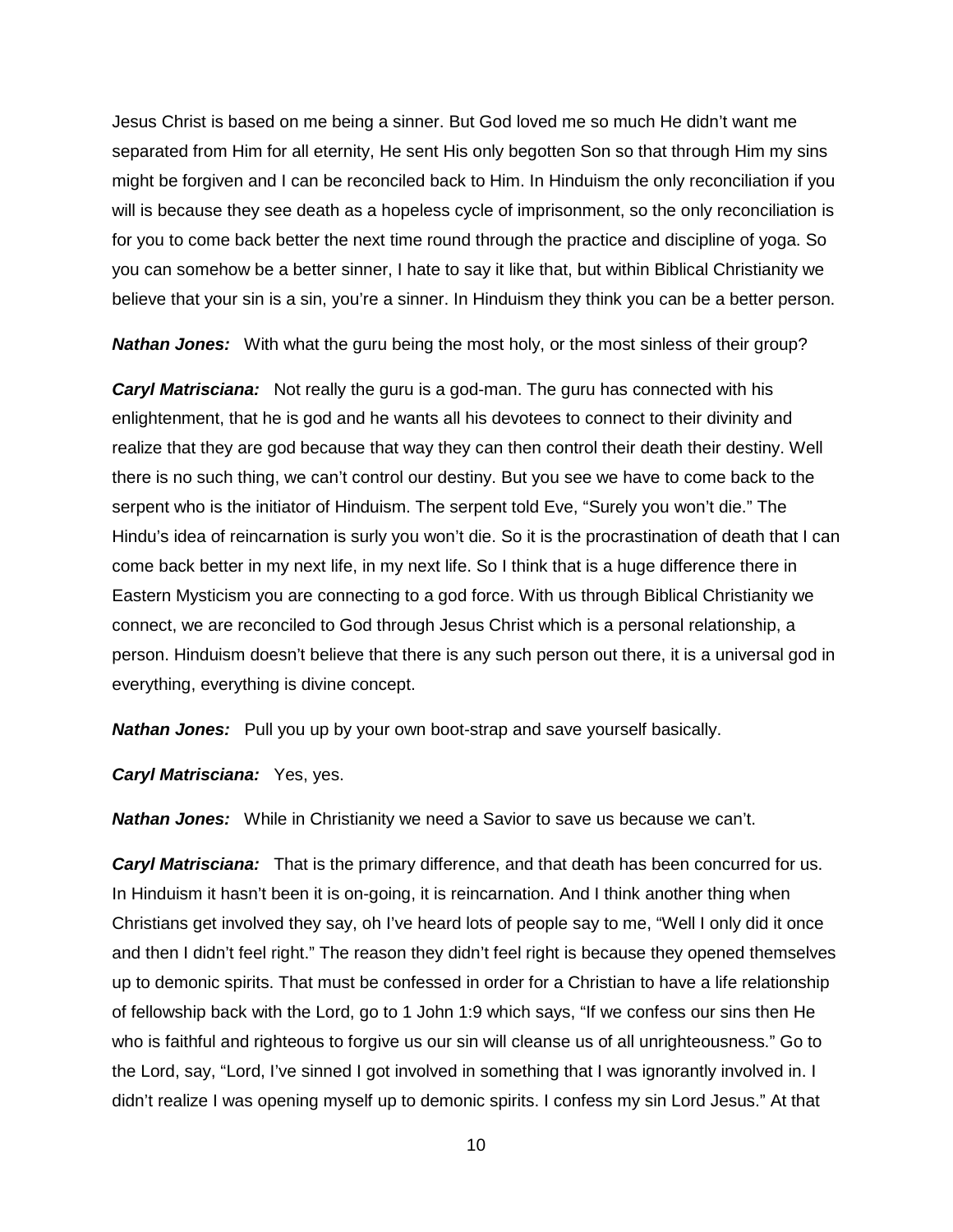point you are forgiven you are back in fellowship, but if you allow those demons to come in within Hinduism those demons become our familiar spirits, they are familiar. We are Christians we say, "Well I didn't really sin, I didn't really do that bad." That is a familiar, you either sinned or you didn't. You are either pregnant or you're not, you know that's it. So we have to come back to the fact that to realize I am a sinner, yes I tangled with the occult world, it's like well I kind of sort of played with Ouija Boards but I didn't really do it.

*Dr. Reagan:* Sort of, kind of played with it.

*Caryl Matrisciana:* You don't know you became involved in a vehicle that takes you into a demonic world where they want to posses you. So you have to come out as a Christian, whether you have practiced it once or for years and years or years it doesn't matter, it's according to the Bible we have to call evil, evil and good, good.

*Dr. Reagan:* Caryl I hate to say it but our time is almost up, and I want people to find out more about your ministry and I know one way they can do that is to get on your newsletter mailing list where you discuss all these issues, it is free of charge. How about telling our viewers how they can do that.

*Caryl Matrisciana:* Well they can go onto my web page, www.caryl, my name is spelled a little differently C-A-R-Y-L-T-V.com, 7 letters, C-A-R-Y-L-T-V.com and there they can preview many of the 60 movies we have produced.

# *Dr. Reagan:* Great.

*Caryl Matrisciana:* And get the book.

*Dr. Reagan:* Well thank you Caryl and I tell you it has been so exciting to talk with you that we are going to invite you back for a third week and kind of shift things a little bit.

*Caryl Matrisciana:* Well good.

*Dr. Reagan:* We are going to talk about the impact of Eastern religion upon Christianity in America particularly in the apostate Emergent Church Movement which has been heavily impacted by Hindu type thinking. And I know you are making a major video production on that right now which is called what?

*Caryl Matrisciana: Wide is the Gate*.